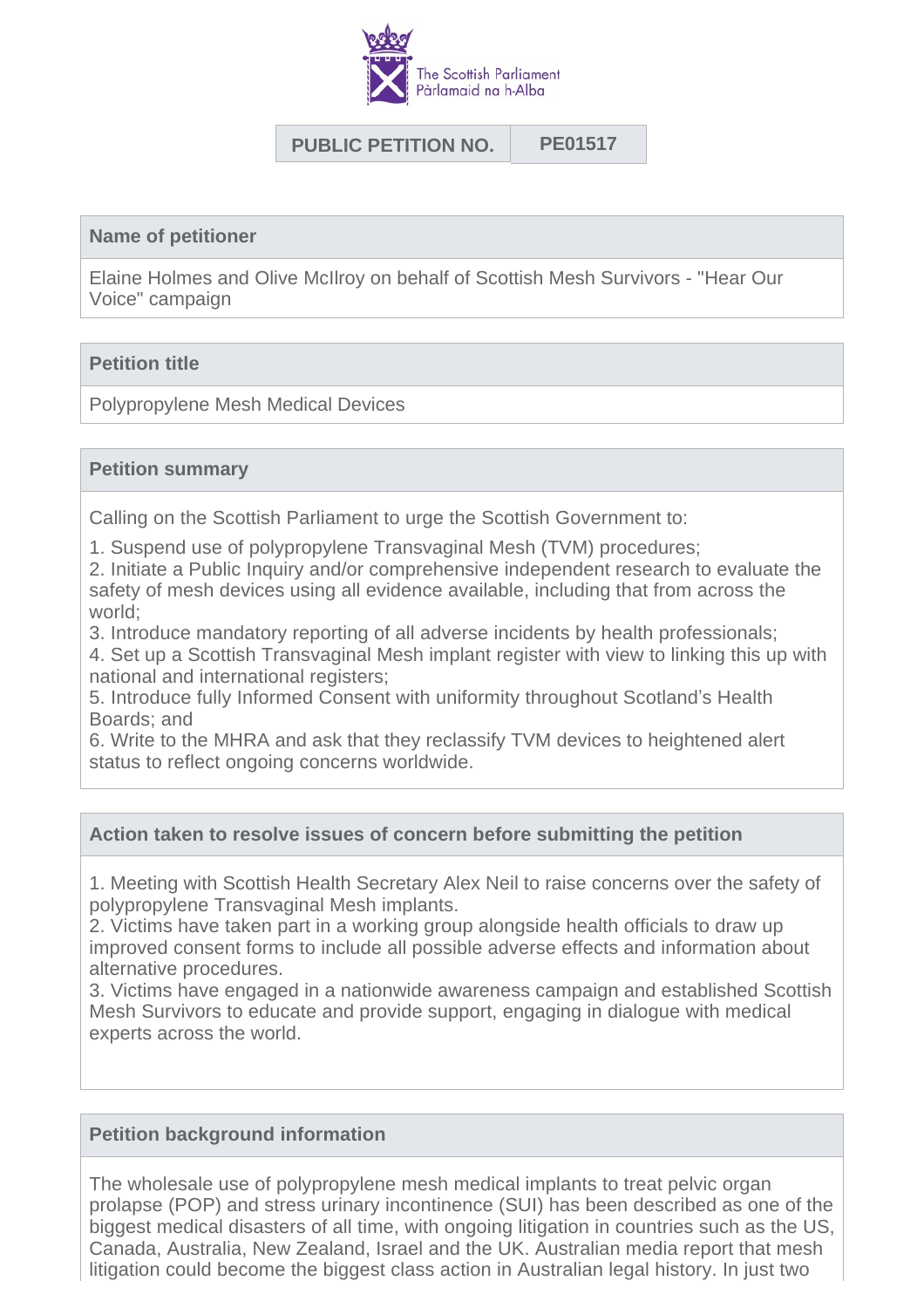US courts there are 59,561 legal cases pending, including over 21,695 against Ethicon, a subsidiary of Johnson and Johnson – with thousands more throughout the US. In a number of US cases manufacturers have been ordered to pay millions of dollars in compensation.

With surgeons able to perform as many as six mesh operations compared to one using natural tissue, mesh has become the "gold standard" for treating stress urinary incontinence in NHS hospitals. However, while the majority of operations appear successful, the life-changing complications when mesh procedures go wrong can be devastating, leaving many women facing a life on, or fighting for, disability benefits and facing multiple operations.

Globally, tens of thousands of victims have suffered life-changing side effects, with many ending up in wheelchairs, enduring multiple organ trauma and extensive nerve damage. Mesh implants are meant to be permanent. They are designed to encourage tissue growth through and around the mesh structure. Surgeons warn attempts at removal can cause further nerve damage and liken it to "removing chewing gum from hair". Yet many Scottish patients were unaware the mesh implants they were treated with are permanent. Many Scots victims have already been subjected to a dozen or more operations as surgeons battle to remove it from inside their bodies.

One of the main reasons our petition is asking for the immediate suspension of mesh procedures, to treat pelvic organ prolapse and stress urinary incontinence, is the wildly differing 'official' figures charting how many patients have actually had the procedure and how many have had to undergo corrective surgeries.

Figures relating to TVM implants obtained from NHS Information and Statistics Division (ISD) reveal that 2915 women have received mesh implants since 2007 while other data from the same ISD source shows inconsistency.

However, figures from individual health boards, obtained through Freedom of Information requests, show three times as many women - over 10,700 - have had Transvaginal Mesh devices implanted. With no time limit on mesh going wrong, many women describe implants as a "ticking time bomb" inside them.

Official figures for those suffering adverse effects or serious complications are also full of discrepancies. Initially the Cabinet Secretary Alex Neil reported that six 'adverse incidents' had been reported but Parliamentary Answer (S4W-18274) detailed that 101 women had devices partially or fully removed.

However, information from individual health boards, obtained through FOI, shows that 328 women have had mesh removed. Because of the impending implications and the unacceptable discrepancies between 'official' figures, we are calling for the Scottish Government to suspend these procedures until such times as independent and comprehensive research and/or a public inquiry is undertaken and completed to give the true scale of the problem.

Alex Neil has publicly stated that the current consent system "is not working" and that he wishes patients to be given all available information some time before they undertake any mesh procedure and that they should be offered alternatives. Until accurate data is available and there is uniformity throughout Scotland's Health Boards we cannot achieve informed consent. Until we are able to provide patients with accurate data, we ask that mesh procedures are suspended.

One of the key factors in achieving accurate data is to ensure every doctor is compelled to report adverse incidents. At present, it is not mandatory for doctors to report such matters. Because of this, official figures state just six adverse incidents have been reported from Scotland. This glaring failure has allowed mesh manufacturers to continue to insist their products are safe, despite the hundreds or thousands of women suffering adverse incidents and complications worldwide. Anything less than mandatory reporting represents a failure by doctors in their duty of care.

It is documented that as long as accurate coding is used in theatre then the data would provide an accurate reflection of procedures undertaken but the use of operation codes are not specific enough to identify a particular mesh device or indeed specific organs in